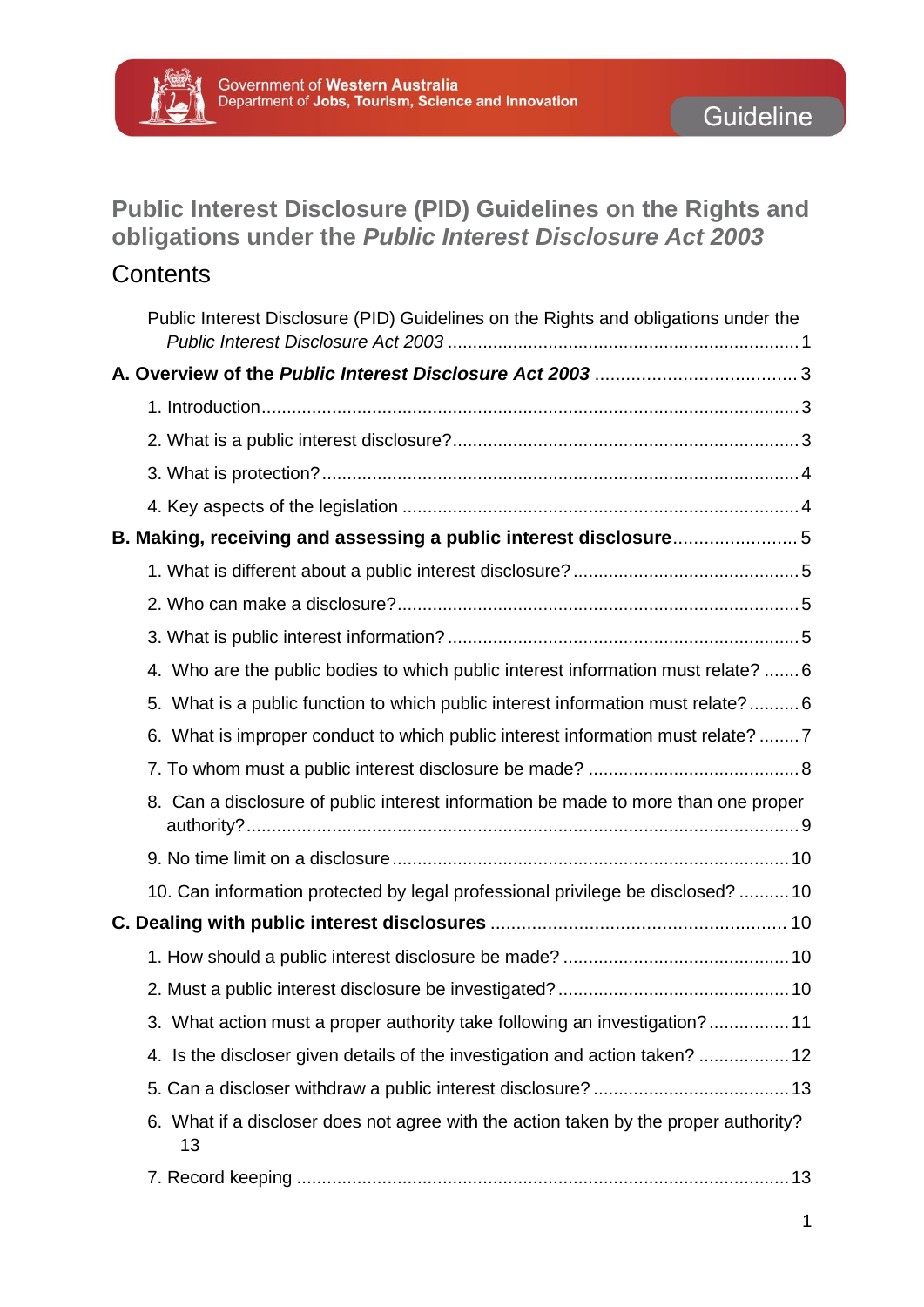| 1. Is the identity of a person about whom a disclosure is made to be kept       |  |  |  |
|---------------------------------------------------------------------------------|--|--|--|
|                                                                                 |  |  |  |
|                                                                                 |  |  |  |
|                                                                                 |  |  |  |
|                                                                                 |  |  |  |
| 3. Roles and responsibilities of persons directly involved in a public interest |  |  |  |
|                                                                                 |  |  |  |
|                                                                                 |  |  |  |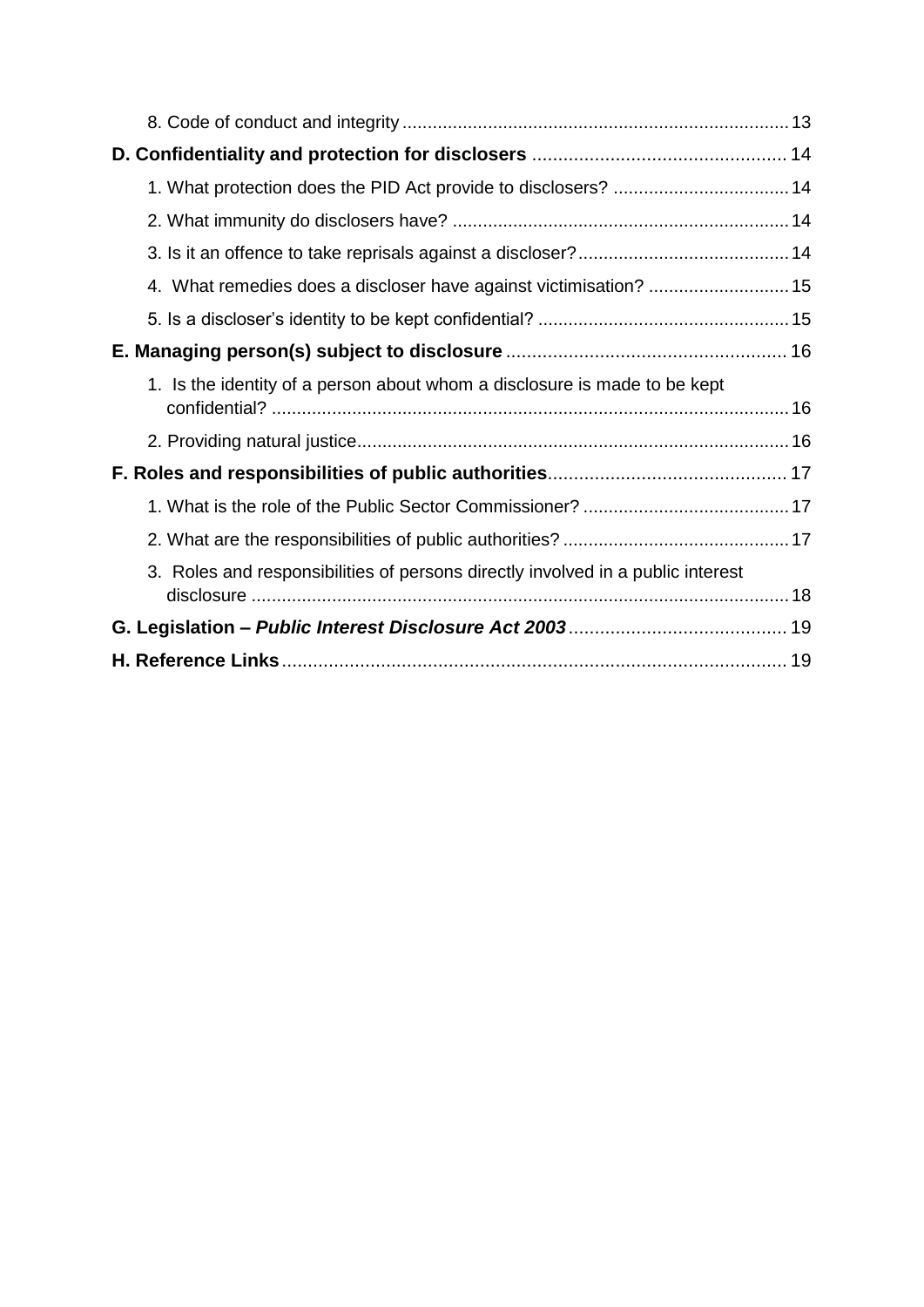# <span id="page-2-0"></span>A. Overview of the *Public Interest Disclosure Act 2003*

## <span id="page-2-1"></span>**1. Introduction**

The *Public Interest Disclosure Act 2003* (PID Act) facilitates the disclosure of public interest information, and provides protection for those making such disclosures and those who are the subject of disclosures. The PID Act provides a system for the matters disclosed to be investigated and for appropriate action to be taken.

The PID Act does not confer additional powers on public authorities to investigate or take action in relation to public interest disclosures. Rather, it provides for protection to persons who make disclosures that may result in a proper authority exercising its existing powers to investigate and take action in relation to the subject matter of the disclosure. In some circumstances the PID Act requires a public authority to investigate a matter and to notify the person making the disclosure of the action taken.

The PID Act also requires the Principal Executive Officer of each public authority to prepare and publish internal procedures relating to their authority's obligations under the PID Act. These internal procedures must be consistent with these guidelines.

## <span id="page-2-2"></span>**2. What is a public interest disclosure?**

A public interest disclosure is made when a person discloses to a proper authority information that tends to show past, present or proposed future improper conduct by a public body in the exercise of public functions.

In order to be a disclosure to which the PID Act applies, a disclosure must be:

- made by a discloser who believes on reasonable grounds that the information is or may be true
- a disclosure of public interest information
- made to the appropriate proper authority.

While the PID Act provides for the protection of all public interest disclosures, not every proper authority will have the obligation or power to investigate and take action in relation to the disclosure. In some cases the discloser or information may need to be referred to another proper authority to enable an effective response to the disclosure to be made.

More specific information about how a public interest disclosure is to be made and assessed can be found in section B of part 1 of these guidelines.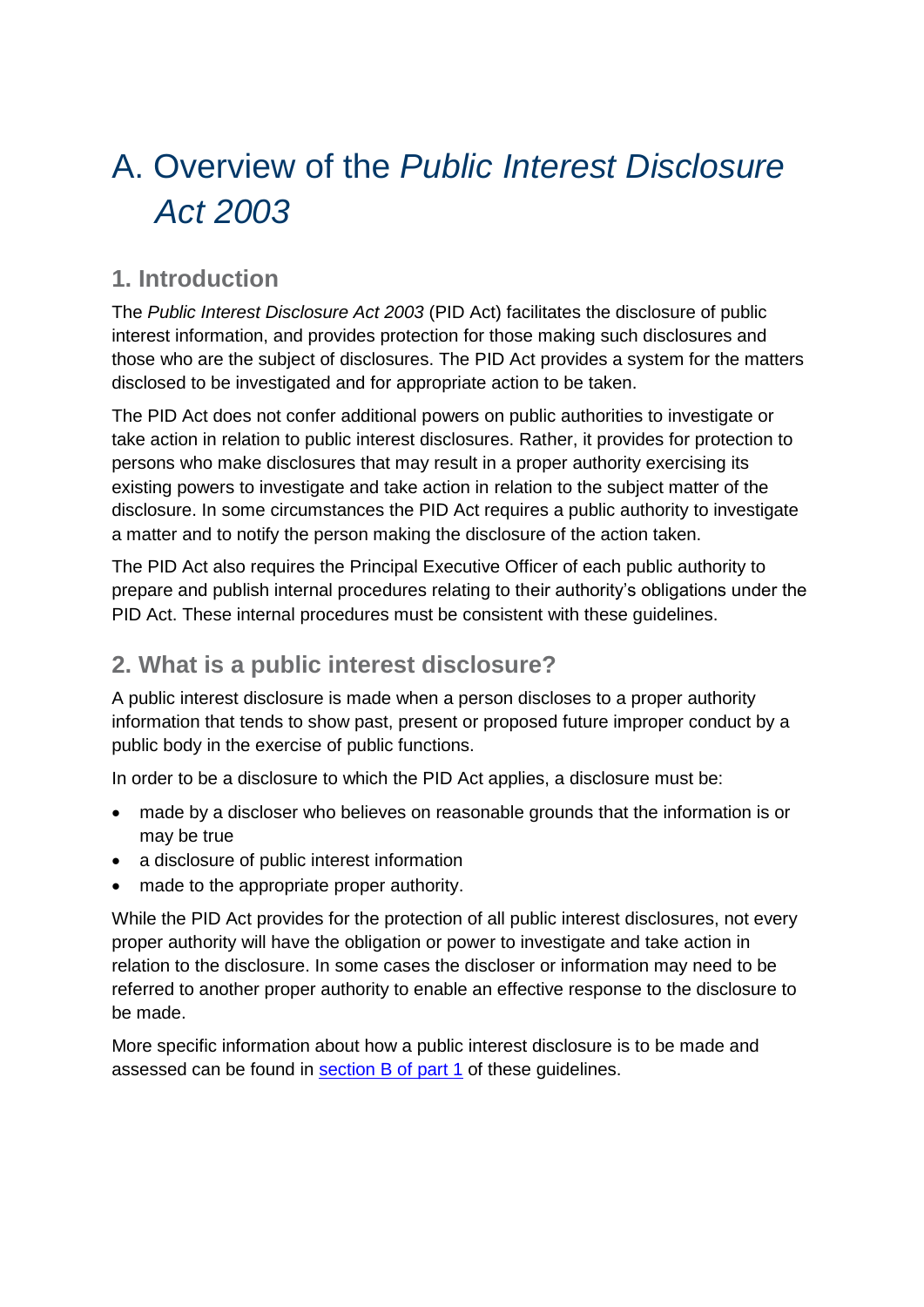## <span id="page-3-0"></span>**3. What is protection?**

When a person makes an appropriate disclosure of public interest information to a proper authority, the PID Act:

- protects the person making the disclosure from legal or other action
- provides for the confidentiality of the identity of the person making the disclosure and a person who is the subject of a disclosure (section 16 of the PID Act)
- provides remedies for acts of reprisal and victimisation that occur substantially because the person has made a disclosure.

In general terms, for people who make disclosures, protection is provided against detrimental action, which includes injury, intimidation, harassment, adverse treatment or reprisal. More specific information about protection can be found in section D of part 1 of these quidelines.

The PID Act also provides penalties for disclosing the identity of those persons about whom public interest disclosures are made, as well as emphasising the need for those persons to be accorded natural justice or procedural fairness.

## <span id="page-3-1"></span>**4. Key aspects of the legislation**

From the point of view of a public authority developing internal procedures, there are certain aspects of the PID Act that require careful consideration and a more in-depth understanding.

- Part 2 of the PID Act is concerned with the action of **making a disclosure**. It clarifies who may make a disclosure, to whom it can be made and their obligations, including investigation, action and notification.
- Part 3 of the PID Act deals with **protection**. It describes the forms of protection available and when protection is lost. It provides for offences relating to the disclosure of the identity of disclosers and those in respect of whom a public interest disclosure is made.
- Part 5 of the PID Act enumerates the **obligations of Principal Executive Officers of public authorities**. Of particular importance is the requirement for a Principal Executive Officer to designate a person within the authority who is responsible for receiving disclosures and to provide protection for their employees from detrimental action arising from their making of a disclosure.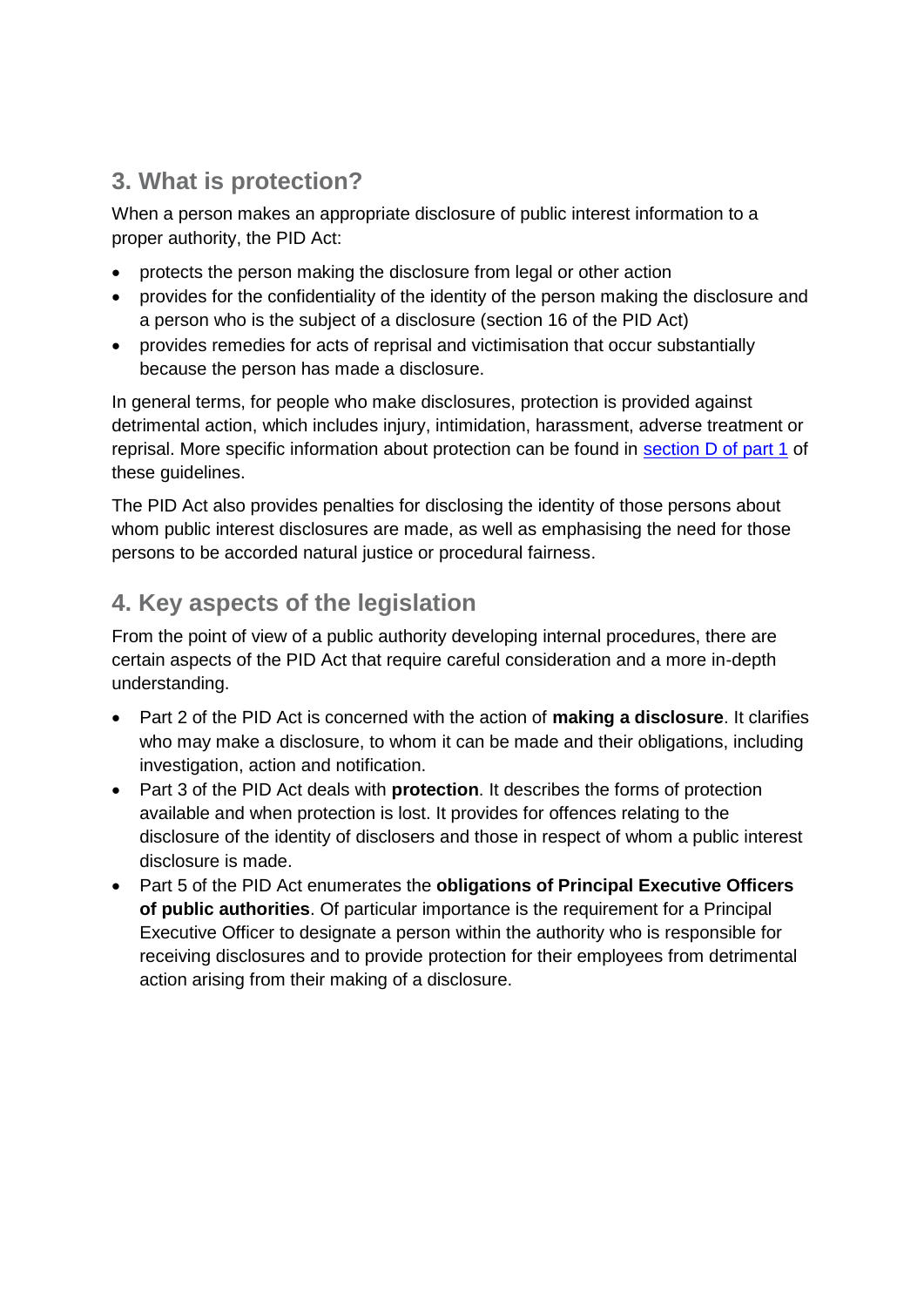## <span id="page-4-0"></span>B. Making, receiving and assessing a public interest disclosure

## <span id="page-4-1"></span>**1. What is different about a public interest disclosure?**

Not all disclosures about government can be classified as public interest disclosures that are protected by the PID Act.

In order to be a disclosure to which the PID Act applies, a disclosure must be:

- made by a discloser who believes on reasonable grounds that the information is or may be true
- a disclosure of public interest information
- made to the appropriate proper authority.

## <span id="page-4-2"></span>**2. Who can make a disclosure?**

Any person may make a disclosure of public interest information. While public officers may make disclosures of public interest information, the PID Act also allows for members of the public to make these disclosures.

A person making a public interest disclosure can be called a discloser.

A person making a public interest disclosure must believe, on reasonable grounds, that the information disclosed is true or may be true. A person making a disclosure purporting to be a disclosure of public interest information commits an offence where they:

- know the information to be false or misleading in a material particular; or
- are reckless about whether the information is false or misleading in a material particular.

The discloser does not necessarily need to be able to identify any person whom the disclosure concerns.

## <span id="page-4-3"></span>**3. What is public interest information?**

The PID Act only applies to disclosures of public interest information.

Public interest information must meet a number of criteria. It must:

- relate to a public authority, public officer or public sector contractor ("a public body")
- relate to the performance of a public function of the public body
- tend to show that the public body is, has been, or proposes to be, involved in improper conduct.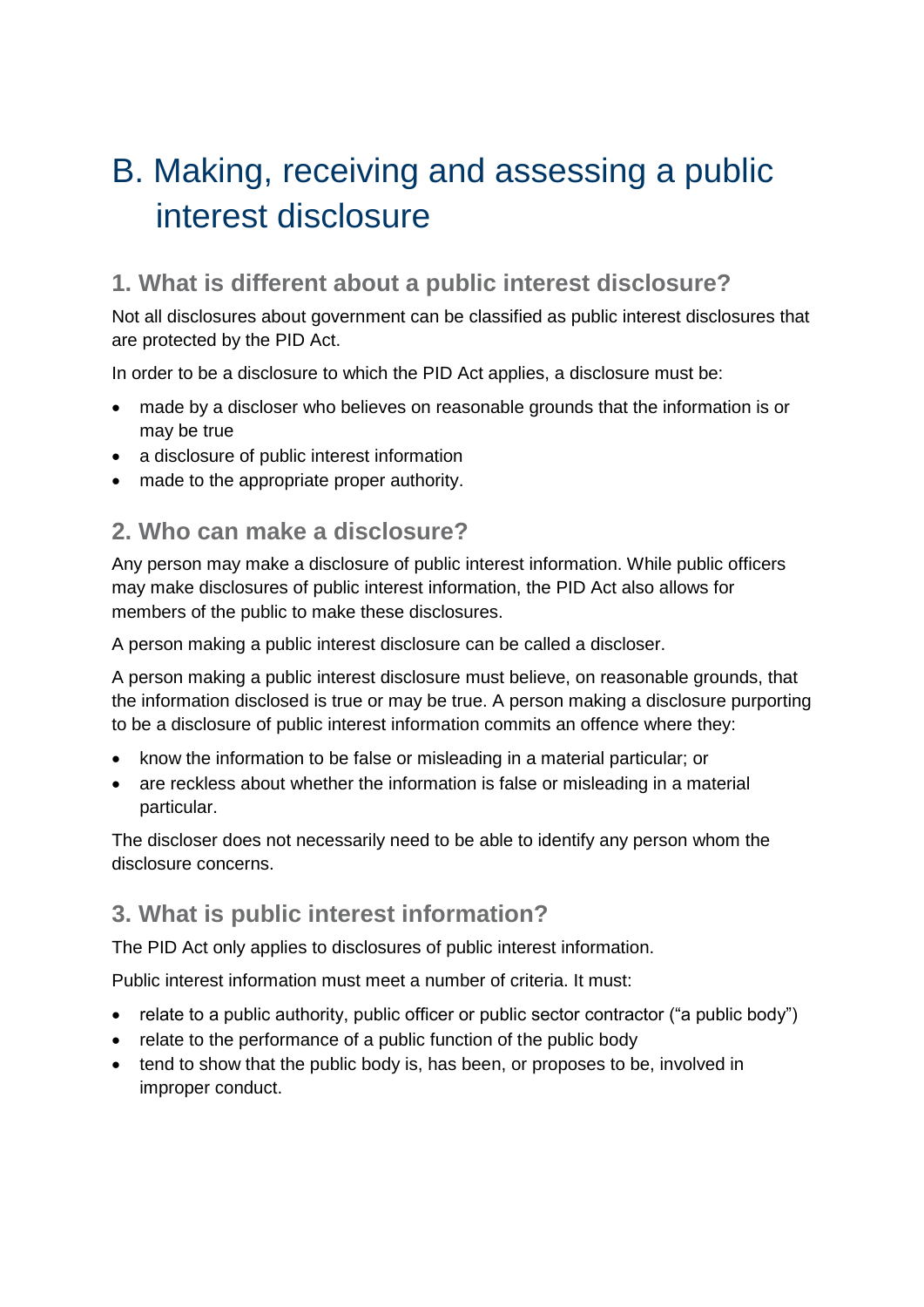## <span id="page-5-0"></span>**4. Who are the public bodies to which public interest information must relate?**

The following are public authorities to which public interest information may relate:

- a department in the public service
- an agency within the public sector
- a local government or regional local government
- a body established under State law for a public purpose, (e.g. public universities, port authorities, government boards etc.) bodies established by the Governor or a minister.

The following are public officers to whom public interest information may relate:

- Ministers, Parliamentary Secretaries and Members of Parliament
- Judicial officers
- Police officers
- Officers such as a bailiff serving or executing the process of a court or tribunal for remuneration
- Public service officers
- Members, officers and employees of public authorities
- Holders of offices under the State and offices established by the Governor or a minister
- Officers of the Commonwealth exercising a function on behalf of the State

The PID Act does not apply to information relating to Commonwealth Government bodies, apart from officers of the Commonwealth exercising functions for the State under State law.

Public sector contractors to whom public interest information may relate are contractors engaged by public authorities for the supply of goods and services or the performance of public functions.

### <span id="page-5-1"></span>**5. What is a public function to which public interest information must relate?**

The PID Act does not apply to the disclosure of information concerning improper conduct, unless the conduct relates to the performance of the functions of the public authority, public officer or public sector contractor.

So, for example, the PID Act would not apply to information that an employee of a Department had engaged in criminal behaviour unconnected with their employment.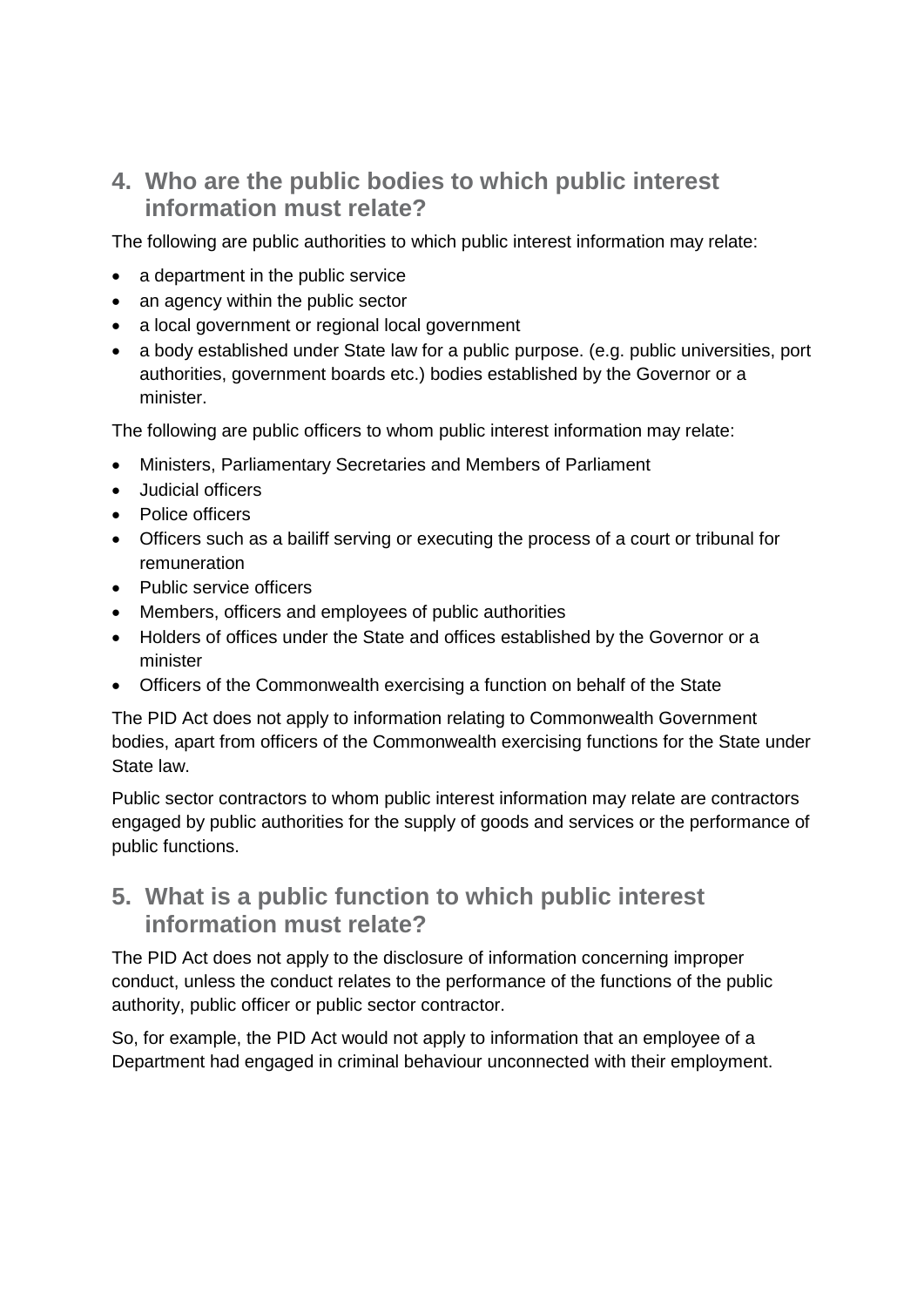## <span id="page-6-0"></span>**6. What is improper conduct to which public interest information must relate?**

Public interest information must tend to show the involvement of a public body in:

- improper conduct
- an offence against State law
- a substantial unauthorised or irregular use of public resources
- a substantial mismanagement of public resources
- conduct involving a substantial and specific risk of injury to public health, prejudice to public safety or harm to the environment; or
- conduct relating to matters of administration affecting someone in their personal capacity falling within the jurisdiction of the Ombudsman.

A public authority can receive many different types of complaints. These can range from workplace disputes, through harassment, bullying or occupational health concerns, to allegations of improper conduct or corruption. Not all of these disclosures will be of public interest information to which the PID Act will apply. Public authorities should establish a chart or matrix or similar for identifying the nature of a complaint to determine if it is a public interest disclosure.

For example, the table below identifies some of the differences between a grievance to which the PID Act would not apply and a public interest disclosure.

| Grievance                                                                                                                                       | Public interest disclosure                                                                    |
|-------------------------------------------------------------------------------------------------------------------------------------------------|-----------------------------------------------------------------------------------------------|
| Aims to resolve a complaint or dispute                                                                                                          | Does not aim to resolve a grievance or<br>dispute                                             |
| Aims to deal with the complaint as close to<br>the source as possible, i.e. to resolve<br>differences directly between the parties<br>concerned | This principle is not relevant to the<br>handling of a public interest disclosure             |
| Usually a dispute between an employee<br>and management, or between two parties                                                                 | More than a dispute between two parties -<br>relates to a matter of public interest           |
| A complainant generally 'owns' the<br>complaint and can withdraw it at any stage                                                                | The discloser doesn't 'own' the disclosure<br>once it has been made and cannot<br>withdraw it |
| Generally can be resolved by agreement<br>between the parties                                                                                   | The aim is not to resolve the issue<br>between two or more parties                            |

#### **Differences between a grievance and a public interest disclosure**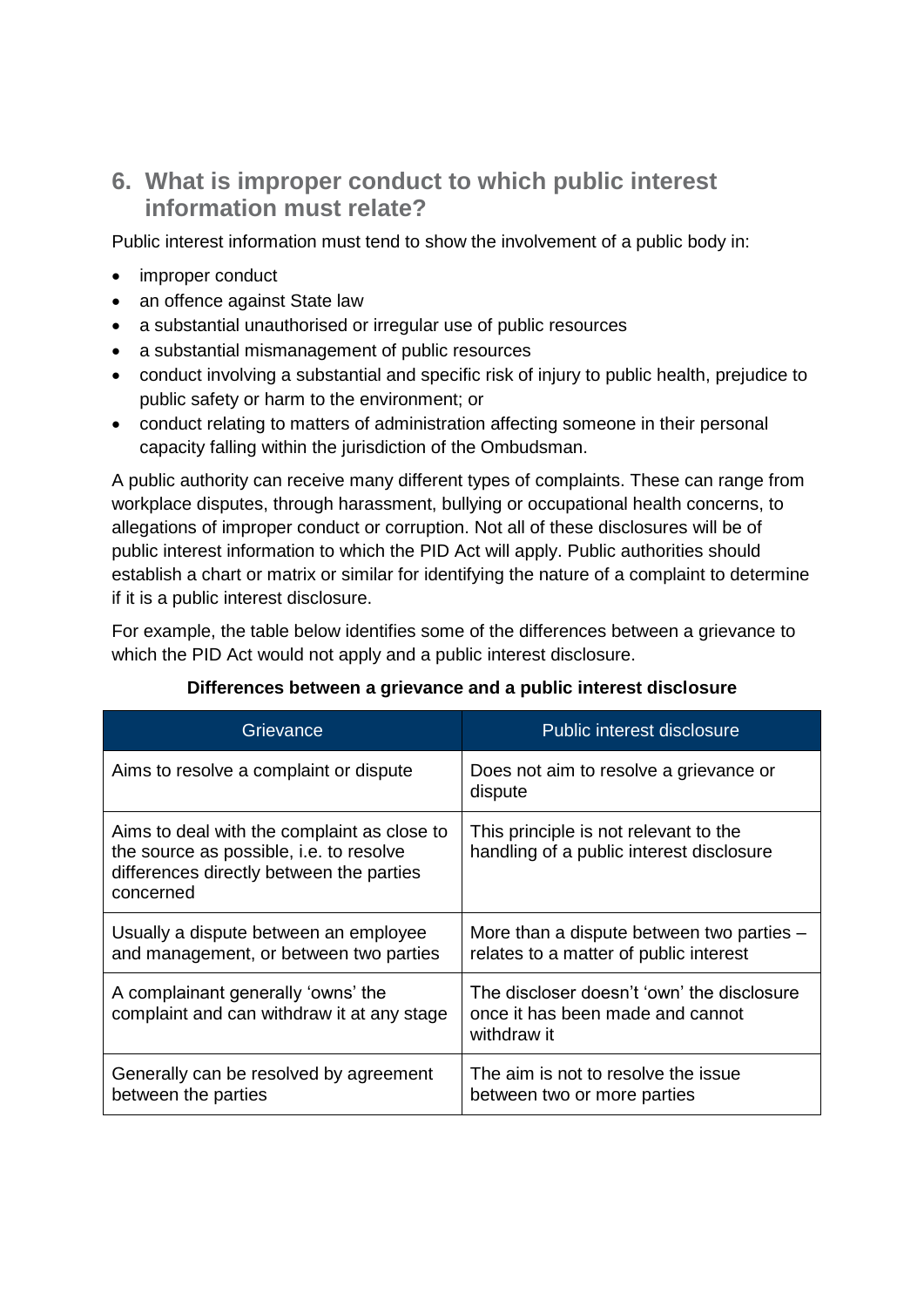## <span id="page-7-0"></span>**7. To whom must a public interest disclosure be made?**

A disclosure will only be a public interest disclosure if it is made to the appropriate proper authority. Depending on the nature of the disclosure, the identity of the appropriate proper authority will vary. It is important that the disclosure be made to the appropriate proper authority as disclosures to other persons will not be protected.

The PID Act only applies to disclosures made to an appropriate proper authority. Disclosures to a journalist, the media or other persons who are not specified as proper authorities are not protected by the PID Act.

Generally, disclosures about a public authority or its officers or contractors should be made to the Public Interest Disclosure Officer (PID Officer) of the public authority concerned. The PID Act requires that each public authority specify a position the holder of which is the PID Officer responsible for receiving disclosures of public interest information.

The PID Officer of a public authority is the proper authority for the disclosure of information relating to a matter falling within the sphere of responsibility of that public authority. The PID Officer should become familiar with procedures. Importantly, the PID Officer has a responsibility to keep up to date with all information made available by the Public Sector Commissioner. The PID Officer must also comply with the Code of conduct and integrity made under the PID Act.

In some cases a public interest disclosure may be made to an external named proper authority. The authority to which a disclosure ought to be made will vary according to the nature of the information disclosed.

The table below **Proper authorities for receiving disclosures of public interest information** identifies the appropriate proper authority for each type of disclosure.

| When the disclosure relates to                                                                                                                                                    | the proper authority is                                                          |
|-----------------------------------------------------------------------------------------------------------------------------------------------------------------------------------|----------------------------------------------------------------------------------|
| The sphere of responsibility of a public<br>authority (matters about the public<br>authority or its officers, or which the public<br>authority has the function of investigating) | The Public Interest Disclosure Officer (PID)<br>Officer) of the public authority |
| Offences under State law                                                                                                                                                          | A police officer or the Corruption and<br><b>Crime Commission</b>                |
| Substantial unauthorised or irregular use<br>of, or substantial mismanagement of,<br>public resources                                                                             | The PID Officer of the public authority<br>concerned, or the Auditor General     |
| Matters of administration affecting                                                                                                                                               | The PID Officer of the public authority                                          |

#### **Proper authorities for receiving disclosures of public interest information**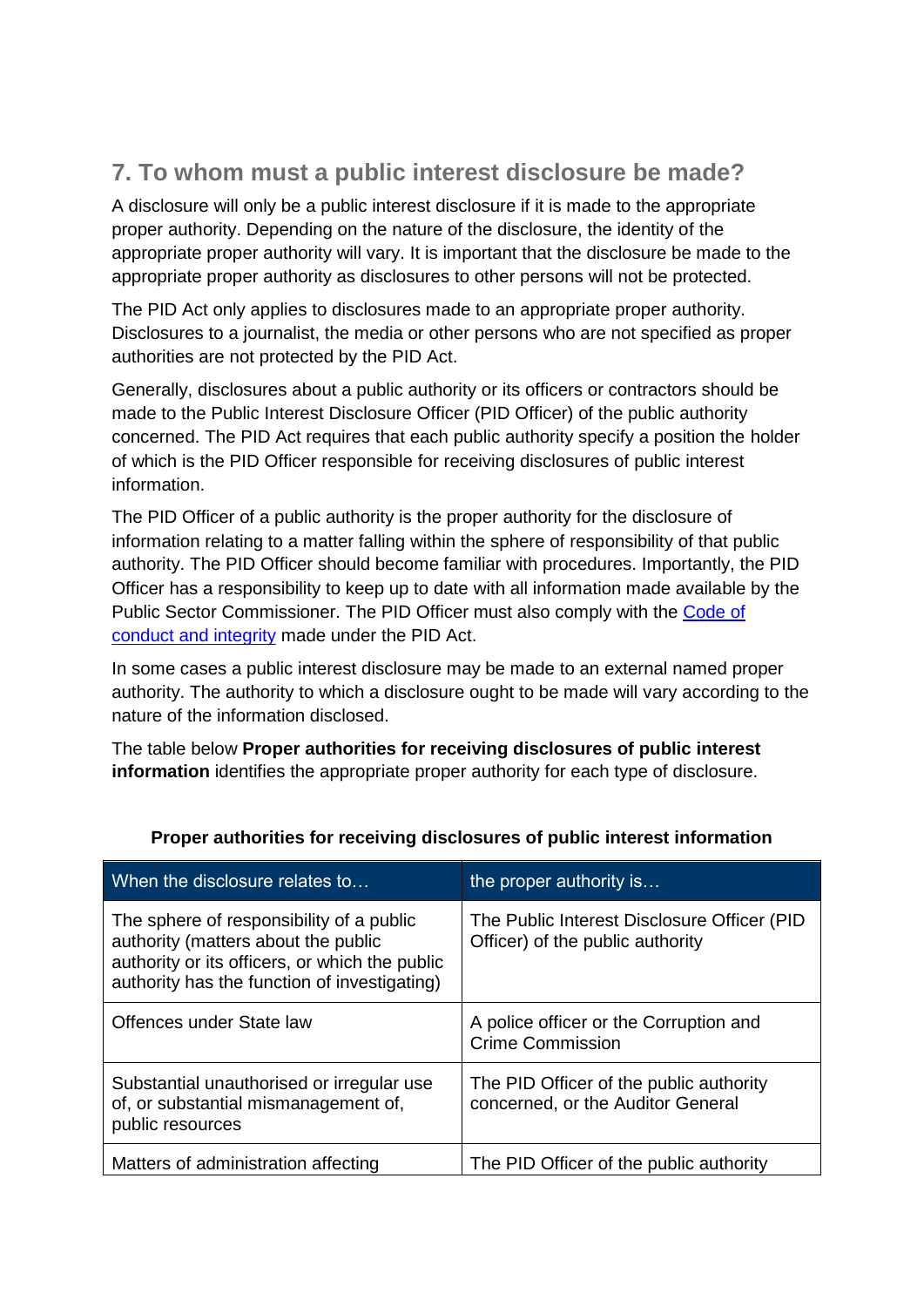| someone in their personal capacity falling<br>within the jurisdiction of the Ombudsman                                                                                                                      | concerned or the Ombudsman                                                                                      |
|-------------------------------------------------------------------------------------------------------------------------------------------------------------------------------------------------------------|-----------------------------------------------------------------------------------------------------------------|
| A police officer                                                                                                                                                                                            | The Commissioner of Police or the<br><b>Corruption and Crime Commission</b>                                     |
| A Member of the Legislative Council                                                                                                                                                                         | The President of the Legislative Council                                                                        |
| A Member of the Legislative Assembly                                                                                                                                                                        | The Speaker of the Legislative Assembly                                                                         |
| A judicial officer                                                                                                                                                                                          | The Chief Justice                                                                                               |
| A public officer who is not a member of<br>Parliament, a Minister, a Judicial Officer or<br>a Commissioned or other officer specified<br>in schedule 1 of the Parliamentary<br><b>Commissioner Act 1971</b> | The PID Officer of the public authority<br>concerned, the Ombudsman or the Public<br><b>Sector Commissioner</b> |
| A person or a matter of a prescribed class                                                                                                                                                                  | A person declared by the regulations to be<br>a proper authority                                                |

**Important Note: In addition, the information disclosed must be public interest information as defined in the PID Act. Not all proper authorities to which a disclosure may be made will be required or have the power to investigate the information disclosed. In some cases it may be necessary for the discloser or information to be referred to another proper authority with power to investigate the information.**

<span id="page-8-0"></span>**8. Can a disclosure of public interest information be made to more than one proper authority?** 

Yes – the PID Act refers to a disclosure being made to more than one proper authority. In such a case the protection and obligations created by the PID Act will apply to each of the disclosures.

A public authority may not have to investigate a matter raised by a public interest disclosure where it considers that the matter is being or has been adequately investigated by another person to whom a disclosure under the PID Act has been made.

In some cases the proper authority to which the disclosure is made may refer the matter to some other person having power to investigate the matter.

In general, a disclosure about a public authority or its officers or contractors, or a disclosure falling within the sphere of responsibility of a public authority, should in the first instance, be made to the public authority concerned.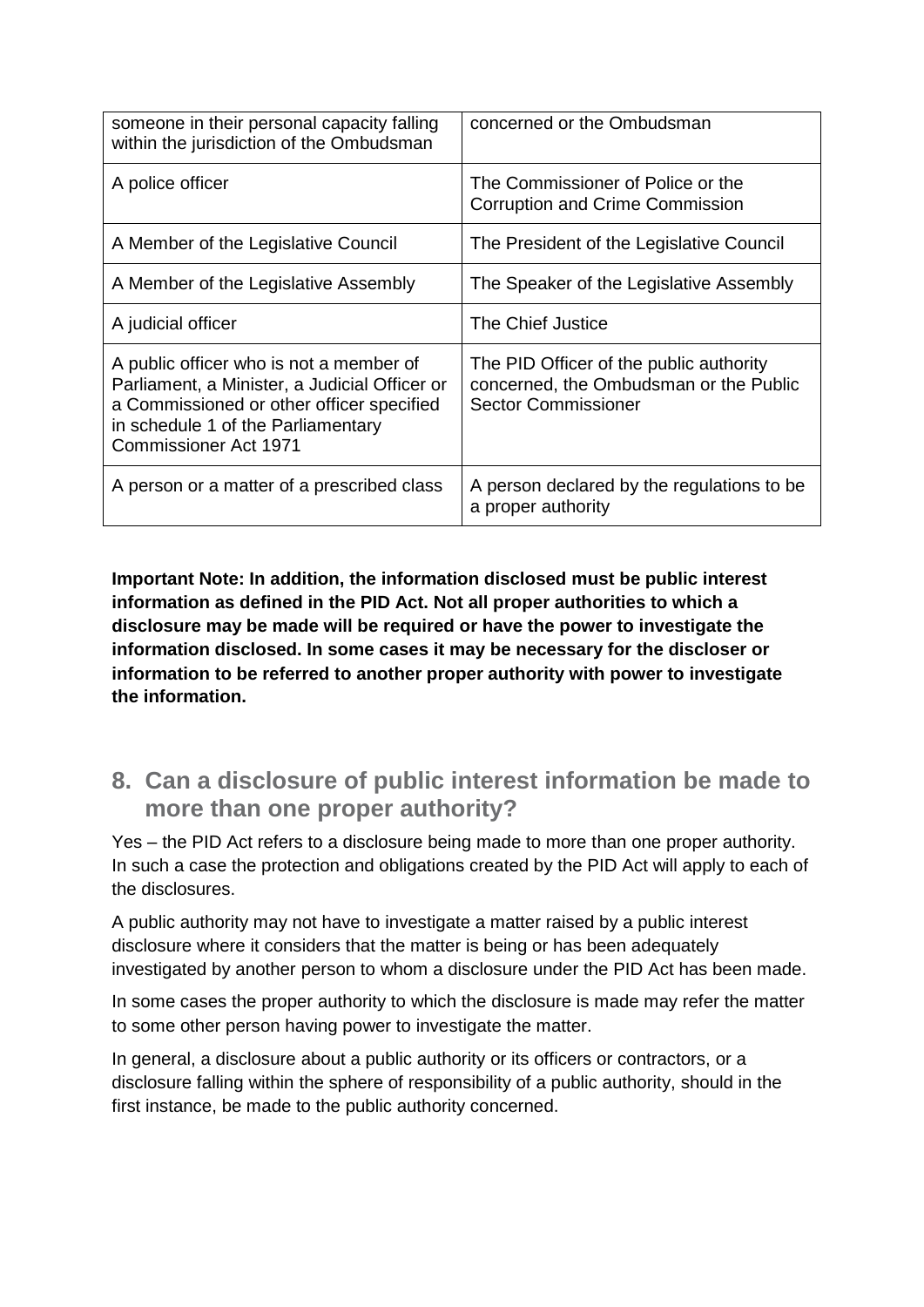## <span id="page-9-0"></span>**9. No time limit on a disclosure**

A disclosure may relate to matters that occurred before the commencement of the PID Act. There is no time limit to the retrospectivity of a disclosure. However, a claim cannot be made in relation to victimisation that occurred prior to the PID Act coming into effect on 1 July 2003.

## <span id="page-9-1"></span>**10. Can information protected by legal professional privilege be disclosed?**

The PID Act does not protect disclosures of information protected by legal professional privilege. Legal professional privilege protects confidential communications between public authorities and their legal advisers, and associated documents. This protection exists where the communication was made or document was created for the dominant purpose of:

- obtaining or giving legal advice; or
- with reference to current or contemplated litigation.

# <span id="page-9-2"></span>C. Dealing with public interest disclosures

## <span id="page-9-3"></span>**1. How should a public interest disclosure be made?**

The PID Act does not specify a form in which an appropriate disclosure of public interest must be made.

However, each public authority is required to prepare and publish internal procedures relating to the authority's obligations under the PID Act. These internal procedures will need to provide for the manner in which disclosures of public interest information may be made to the public authority concerned.

The internal procedures will need to provide for making a written record of the information disclosed, which clearly identifies the disclosure as a public interest disclosure made under the PID Act. This is necessary to enable public interest disclosures to be identified for reporting purposes, and to be distinguished from ordinary complaints made to the public authority. This provision is also necessary to ensure that the information is identified as information to which the protection and confidentiality provisions of the PID Act apply.

## <span id="page-9-4"></span>**2. Must a public interest disclosure be investigated?**

A proper authority is not obliged to investigate every public interest disclosure made to it. Generally, a proper authority must investigate information disclosed under the PID Act where:

the disclosure relates to the proper authority, its officers or contractors; or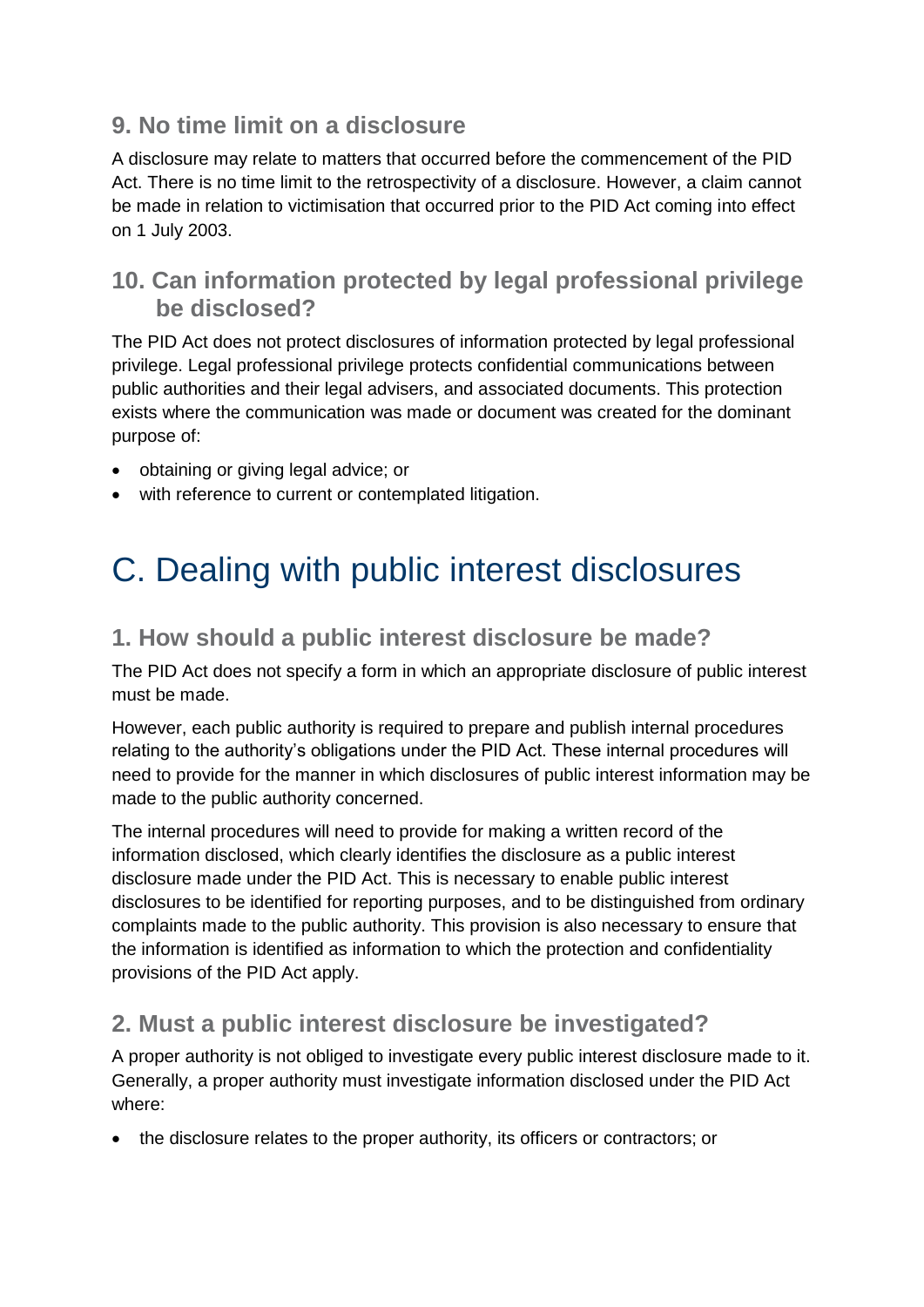• the disclosure relates to a matter or person that the proper authority has a function or power to investigate (e.g. where a police officer may investigate an offence committed in a Department).

A proper authority may refuse to investigate, or discontinue an investigation, where it considers that:

- the matter is trivial
- the disclosure is vexatious or frivolous
- there is no reasonable prospect of obtaining sufficient evidence due to the time that has elapsed since the occurrence of the matter; or
- the matter is being or has been adequately or properly investigated by another proper authority to which an appropriate disclosure of public interest information has been made.

The obligations in relation to investigations do not apply to the Corruption and Crime Commission or the Ombudsman where they have functions in relation to the disclosure under their own legislation. These provisions are made in the legislation.

The PID Act does not give proper authorities investigative powers that they do not otherwise have. The proper authority must look to the other legislation which they operate under for their investigative powers.

Where a proper authority lacks sufficient power to effectively investigate the matter, but the information received causes the proper authority to form the opinion that a public body has engaged in improper conduct, the proper authority may need to refer the matter to another investigative body.

### <span id="page-10-0"></span>**3. What action must a proper authority take following an investigation?**

A proper authority is only required to take action following an investigation if it forms the view that a person may be, may have been, or may in the future be, involved in improper conduct to which the PID Act applies. If the proper authority does not form that view after undertaking the investigation that is within its power, it is not required to take further action other than reporting to the discloser and recording the outcome.

If the proper authority forms the view that a person may be, may have been, or may in the future be, involved in improper conduct to which the PID Act applies, then it will be required to take action in relation to the matter.

In taking that action the proper authority remains limited by the powers and functions that are conferred by the legislation under which the authority operates. The PID Act does not give the proper authority additional powers to take action.

As well as being limited to matters within the functions and powers of the proper authority, the action to be taken is guided by what is necessary and reasonable.

Having regard to those matters, the proper authority must take action to:

 prevent the matter to which the disclosure relates from continuing or occurring in future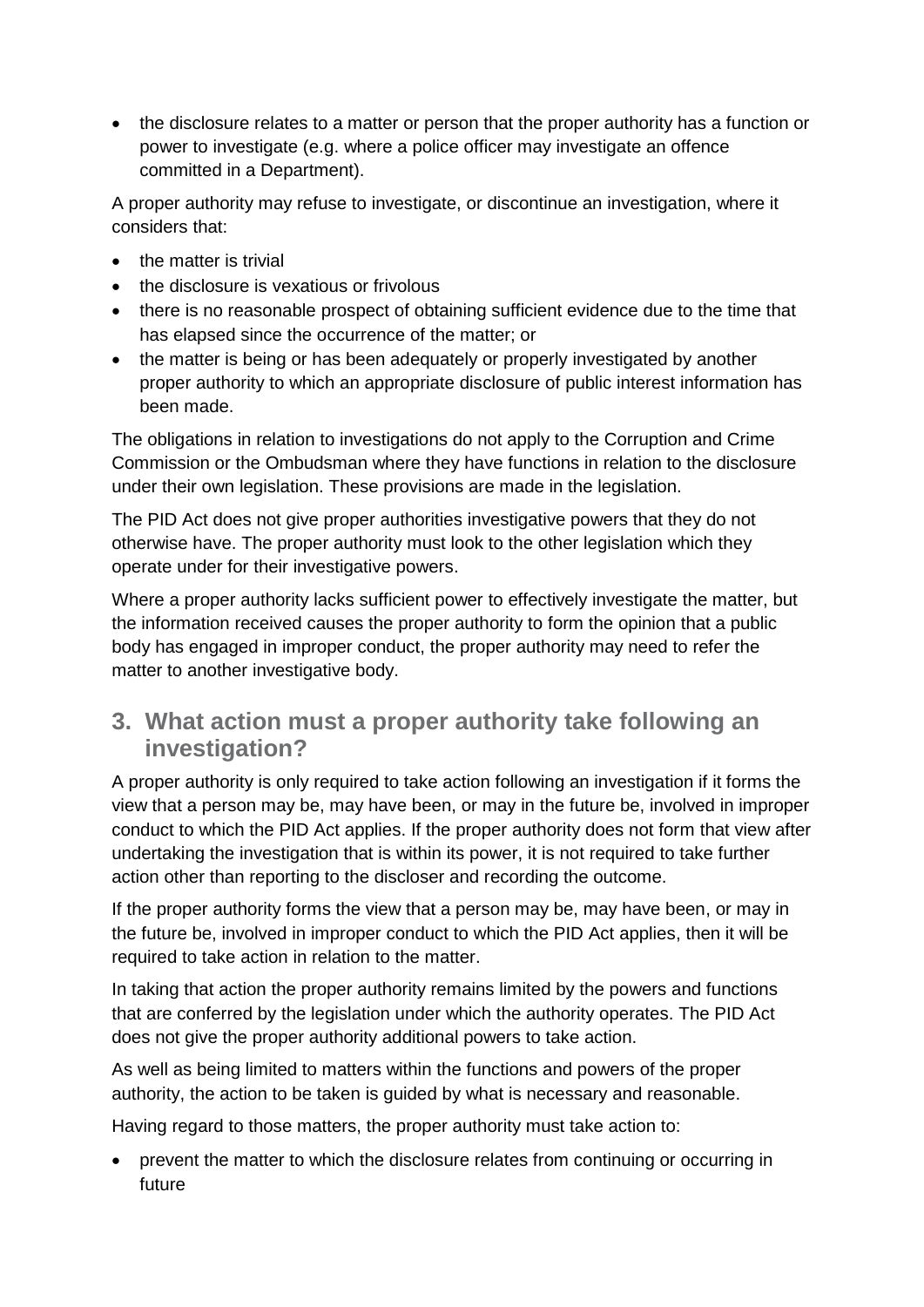- refer the matter to the Commissioner of Police or another person, body, or organisation having power to investigate the matter; or
- take disciplinary action or commence or enable disciplinary proceedings to be commenced against a person responsible for the matter.

These options are not mutually exclusive, and a proper authority may take more than one of the indicated steps: for example, to seek to terminate the employment of an officer caught stealing and refer the matter to the police.

Before taking preventative or disciplinary action the proper authority is to afford any person against whom, or in respect of whom, the action is to be taken the opportunity to make a submission, either orally or in writing, in relation to the matter.

The above obligations to take action do not apply to the Corruption and Crime Commission or the Ombudsman where they have functions in relation to the disclosure under their own legislation. Provision relating to their actions after investigation is made in their legislation.

### <span id="page-11-0"></span>**4. Is the discloser given details of the investigation and action taken?**

Where a proper authority refuses to investigate information disclosed under the PID Act, or discontinues an investigation, it must give the discloser reasons for doing so.

Within three months after a public interest disclosure is made the proper authority must notify the discloser of the action taken or proposed to be taken in relation to the disclosure.

A discloser may also request a progress report.

If an investigation is not complete, the proper authority may provide a progress report on the current status of the investigation to the discloser.

If an investigation is complete, the proper authority must provide a final report to the discloser stating the outcome of the investigation and the reason for taking action following the investigation.

In providing information and reports to disclosers, a proper authority must not give information that, in its opinion, would be likely to adversely affect:

- any person's safety
- the investigation of an offence or possible offence; or
- necessary confidentiality about the existence or identity of another person who has made a disclosure of public interest information under the PID Act.

The obligations to report do not apply to the Corruption and Crime Commission or the Ombudsman where they have functions in relation to the public interest disclosure under their own legislation.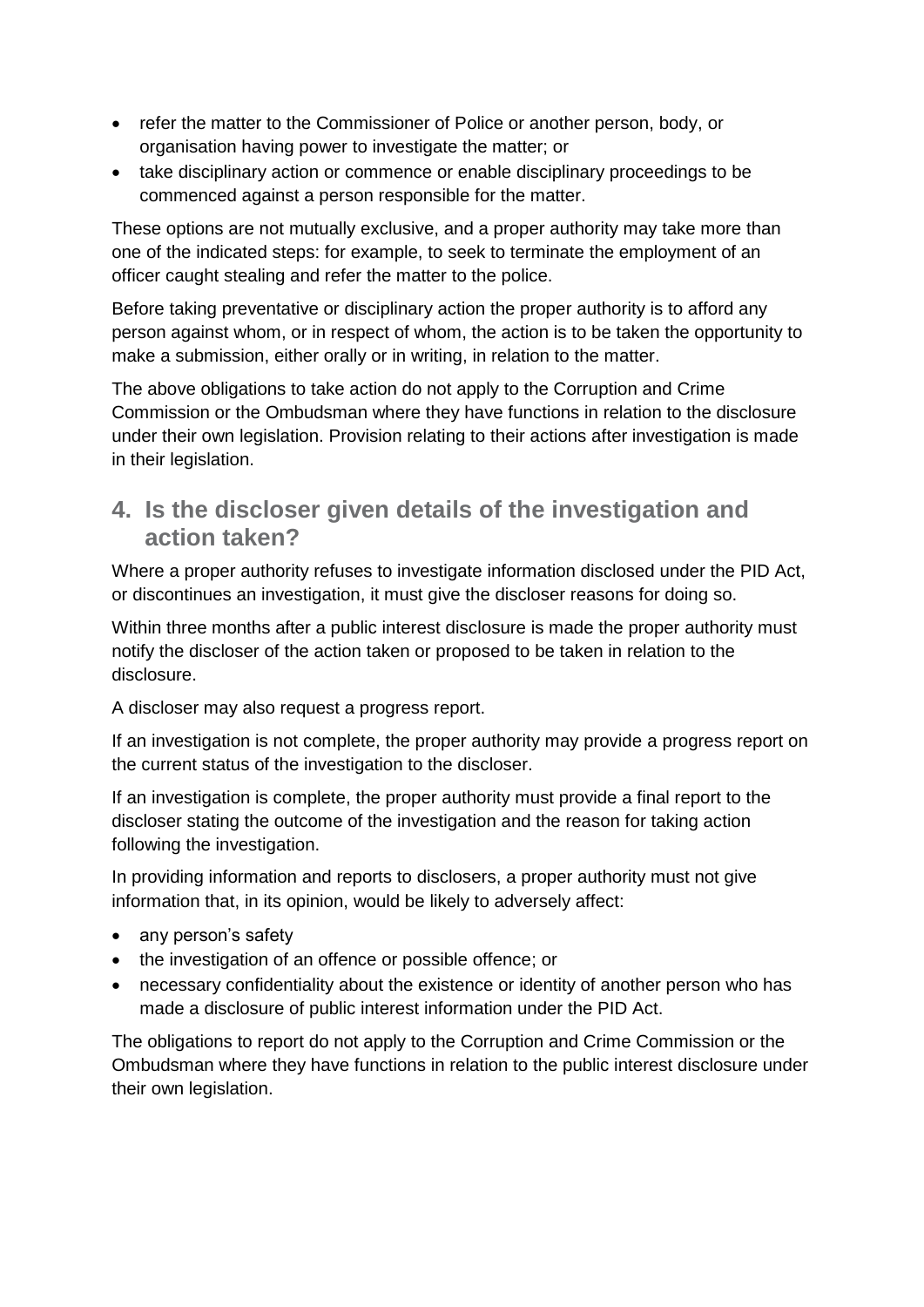## <span id="page-12-0"></span>**5. Can a discloser withdraw a public interest disclosure?**

No. Once a disclosure of public interest information is made, a proper authority is required to investigate it and take action regardless of the subsequent attitude of the discloser.

In addition, a discloser may forfeit the protection given by the PID Act if they fail, without reasonable excuse, to assist a person investigating the matter to which the information relates by supplying any information requested, unless a court otherwise orders.

### <span id="page-12-1"></span>**6. What if a discloser does not agree with the action taken by the proper authority?**

The PID Act does not provide for any right of appeal against decisions of an appropriate authority as to investigations and subsequent action.

If a discloser is dissatisfied with a decision made by a proper authority, they may make a further disclosure of the information to another proper authority. For example, where a discloser is dissatisfied with the response to a public interest disclosure about a matter of administration made to a PID Officer of a Department, the discloser may disclose the information to the Ombudsman.

However, a proper authority to which a subsequent disclosure is made need not investigate the matter if it considers the matter has been adequately or properly investigated by another proper authority. In deciding whether this is the case, the second proper authority may need to contact the authority that has already dealt, or is already dealing, with the information in relation to its investigation.

## <span id="page-12-2"></span>**7. Record keeping**

It is extremely important that comprehensive and secure records are kept for each disclosure made.

As well as being normal administrative practice, keeping proper records enables a proper authority to give account of their decisions and actions. The period for which any record should be kept and the manner of disposal must be in accordance with the provisions of the *State Records Act 2000*.

Additionally, the PID Act requires all proper authorities to provide to the Public Sector Commissioner information annually about the number of disclosures received, investigations conducted and actions taken.

## <span id="page-12-3"></span>**8. Code of conduct and integrity**

Any person to whom a public interest disclosure may be made must comply with the Public interest disclosure Code of conduct and integrity.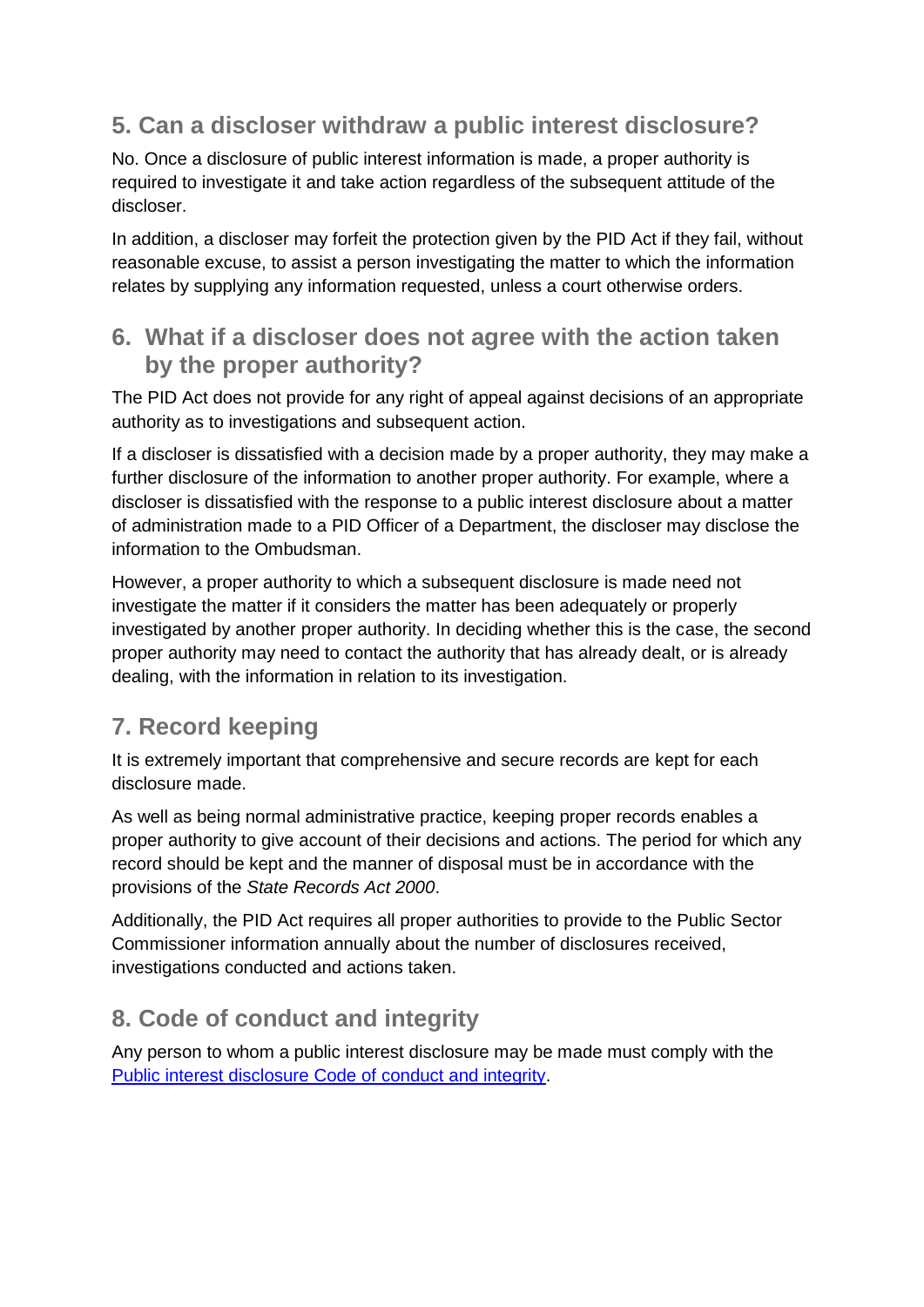## <span id="page-13-0"></span>D. Confidentiality and protection for disclosers

## <span id="page-13-1"></span>**1. What protection does the PID Act provide to disclosers?**

The PID Act offers protection to disclosers by:

- providing for immunity from legal or other action in relation to the disclosure
- providing for an offence of reprisal
- providing for civil remedies for acts of victimisation
- providing for confidentiality of the identity of the discloser, subject to exceptions
- requiring public authorities to provide protection from detrimental action for disclosers who are their employees.

## <span id="page-13-2"></span>**2. What immunity do disclosers have?**

Making an appropriate disclosure of public interest information to a proper authority does not result in a discloser:

- incurring any civil or criminal liability
- being liable to any disciplinary action under State law
- being liable to be dismissed or have his or her services dispensed with or otherwise terminated
- being liable for any breach of a duty of secrecy or confidentiality or any other applicable restriction on disclosure.

### <span id="page-13-3"></span>**3. Is it an offence to take reprisals against a discloser?**

Yes. A person must not take, or threaten to take, detrimental action against another because someone has made, or intends to make, a disclosure under the PID Act. This is the offence of reprisal.

Detrimental action for these purposes includes action causing:

- injury, damage, or loss
- intimidation or harassment
- adverse discrimination, disadvantage, or adverse treatment in relation to a person's career, profession, employment, trade, or business
- a reprisal.

A person who attempts to commit the offence of reprisal, or incites another to commit that offence, is also guilty of this offence.

#### **The maximum penalty for the offence of reprisal is a fine of \$24 000 or imprisonment for two years.**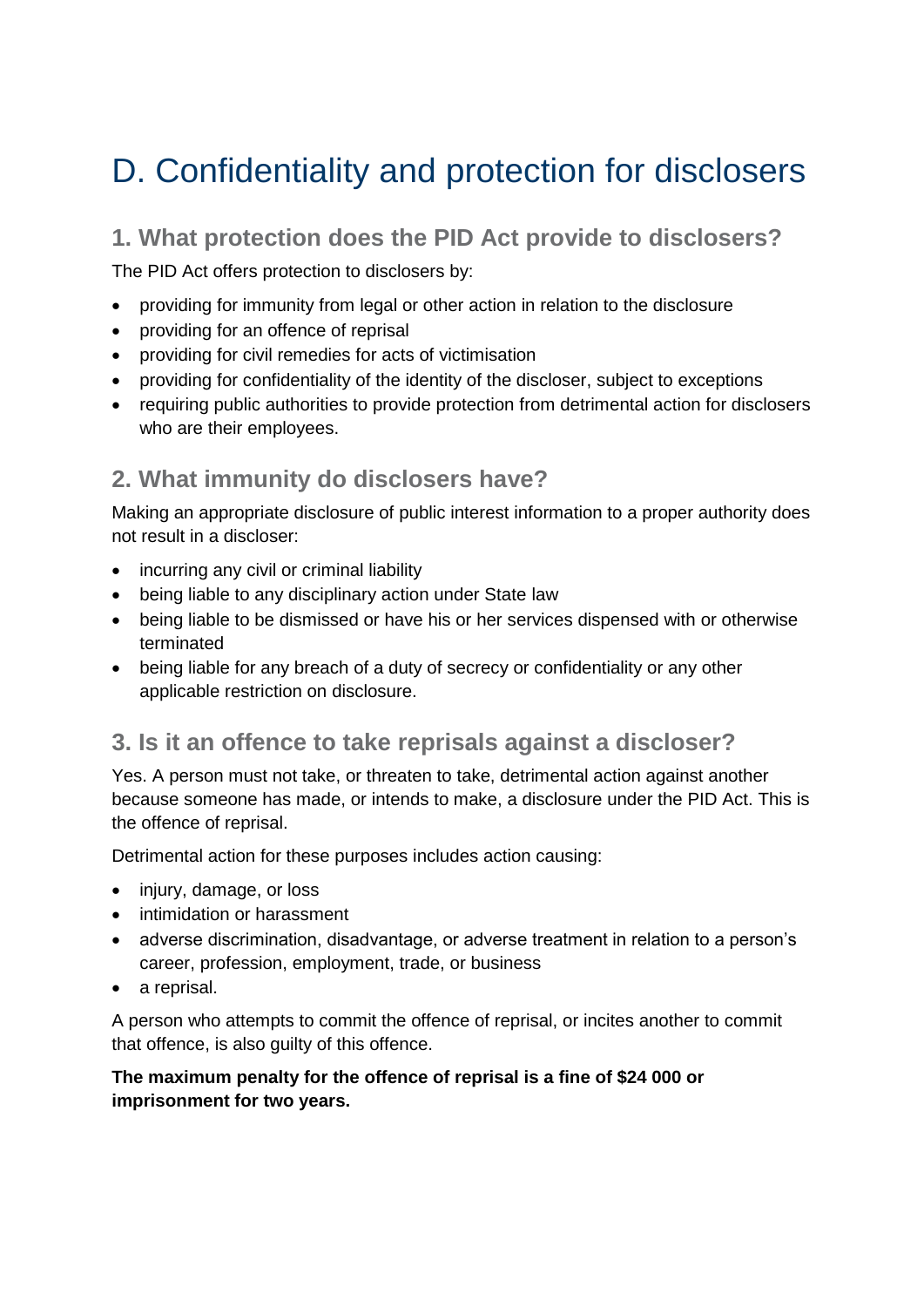## <span id="page-14-0"></span>**4. What remedies does a discloser have against victimisation?**

A person who takes or threatens to take detrimental action against another because someone has made, or intends to make, a disclosure of public interest information commits an act of victimisation.

A person who is subject to detrimental action may either take civil proceedings for damages or make a complaint under the *Equal Opportunity Act 1984*. Instituting one of these alternative avenues of relief extinguishes the other.

Civil proceedings may be taken against either the perpetrator of the PID Act of victimisation or any employer of the perpetrator. For example, the employer of the perpetrator may be:

- the State, in the case of public service officers
- the public authority which employs the perpetrator
- a public sector contractor whose employees engage in victimisation.

However, an employer may have a defence to civil proceedings for damages where it proves that it:

- was not knowingly involved in the act of victimisation
- did not know and could not reasonably be expected to have known about the act of victimisation
- could not, by the exercise of reasonable care, have prevented the act of victimisation.

## <span id="page-14-1"></span>**5. Is a discloser's identity to be kept confidential?**

Generally, a person must not make a disclosure of information that might identify or tend to identify anyone as a person who has made an appropriate disclosure of public interest information under the PID Act (section 16).

This prohibition against disclosure applies both to disclosures that identify a discloser and disclosures that might tend to identify a discloser. For example, to disclose that a young woman in a small accounts section has made a public interest disclosure about irregularities she has detected in the accounts of a particular public authority might tend to identify the discloser, even though she is not named.

Exceptions arise where the disclosure of a discloser's identity:

- is made with the discloser's consent
- is made in accordance with section 152 or 153 of the *Corruption and Crime Commission Act 2003*
- is necessary, having regard to the rules of natural justice (see Section E 2 in relation to the rules of natural justice)
- is necessary to enable the matter to be investigated effectively.

In the case of the last two bullet points, the person making the disclosure must take all reasonable steps to inform the person whose identity is to be disclosed: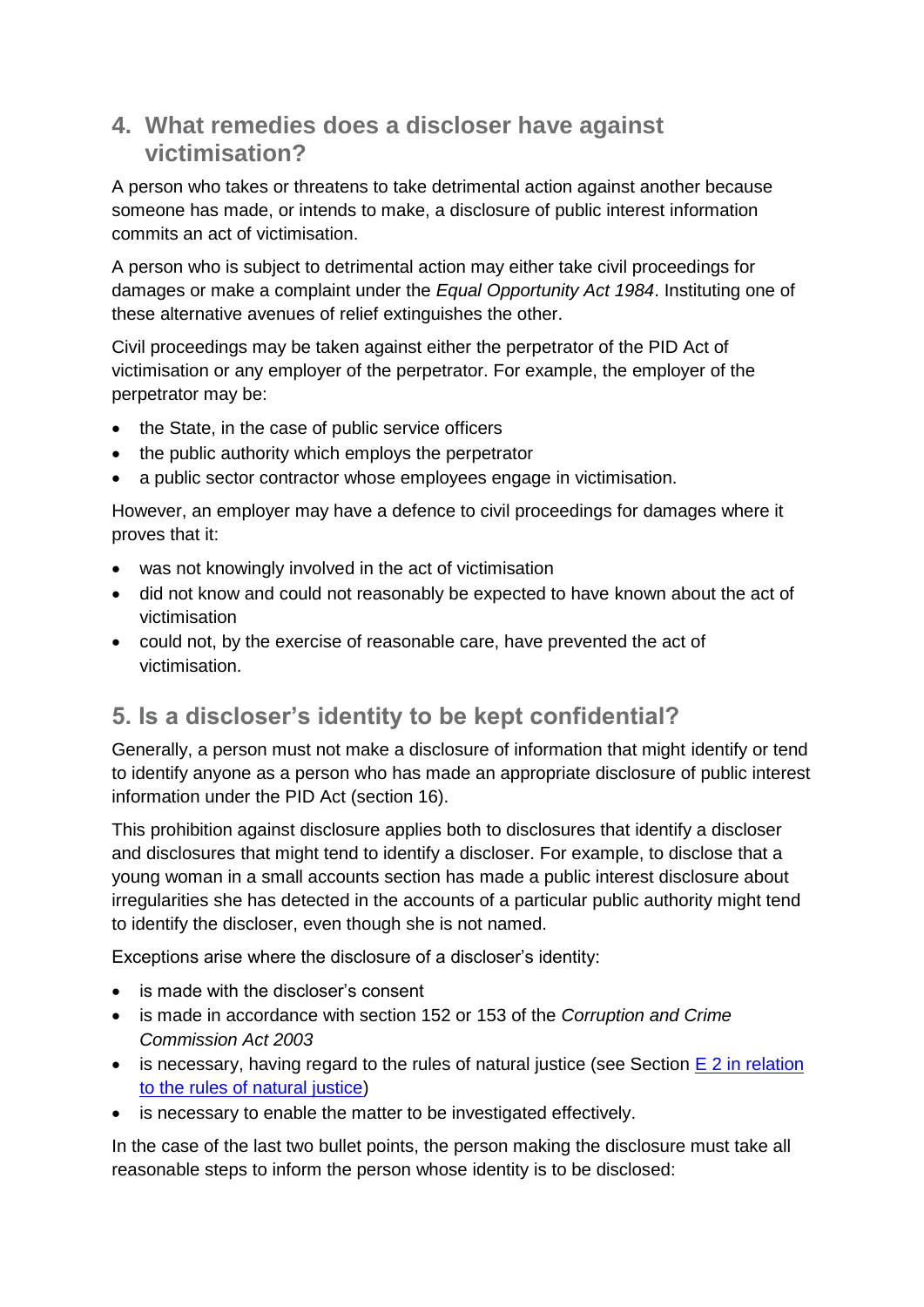- that the disclosure is being made
- the reasons for the disclosure being made.

Those steps to inform the person must be taken a reasonable time before the identifying disclosure is made.

**A breach of these confidentiality requirements is an offence punishable with a penalty of \$24 000 or imprisonment for two years.**

# <span id="page-15-0"></span>E. Managing person(s) subject to disclosure

<span id="page-15-1"></span>**1. Is the identity of a person about whom a disclosure is made to be kept confidential?** 

The protection the PID Act (section 16) gives to the discloser is largely mirrored in the protection offered to a person to whom disclosed public interest information relates.

A person must not make a disclosure of information that might identify or tend to identify anyone as a person in respect of whom a disclosure of public interest information has been made under the PID Act.

Exceptions arise where:

- the disclosure is made with the consent of that person
- the disclosure is made in accordance with section 152 or 153 of the *Corruption and Crime Commission Act 2003*
- the disclosure is necessary to enable the matter to be investigated effectively
- the disclosure is necessary in the course of taking action following the investigation
- there are reasonable grounds to believe that the disclosure of identifying information is necessary to prevent or minimise the risk of injury to any person or damage to any property.

#### **A breach of these confidentiality requirements is an offence punishable with a penalty of \$24 000 or imprisonment for two years.**

### <span id="page-15-2"></span>**2. Providing natural justice**

The PID Act requires that natural justice, or procedural fairness, be accorded to those who may be the subject of a public interest disclosure. An exception to the obligation to keep identifying information confidential arises where, having regard to the rules of natural justice, disclosing identifying information is necessary.

The rules of natural justice will generally include a requirement that, before disciplinary or other action is taken against them, those subject to a disclosure be given the opportunity to:

- be informed of the substance of the allegations, and
- make a submission, either orally or in writing, in relation to the matter.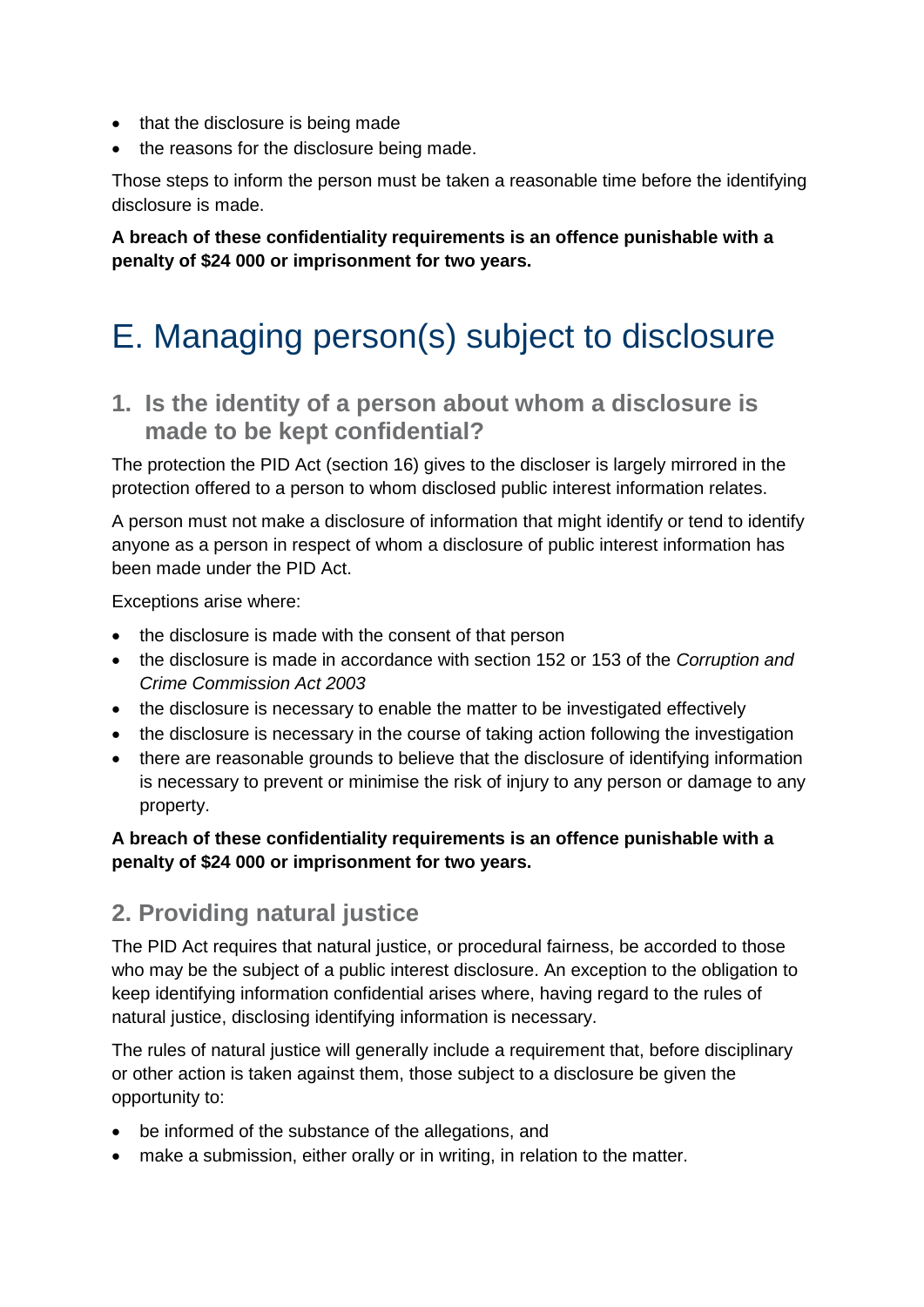**Note: The precise requirements of the rules of natural justice will vary according to the circumstances, and legal advice should be obtained in a case where there is any doubt as to these requirements.**

# <span id="page-16-0"></span>F. Roles and responsibilities of public authorities

## <span id="page-16-1"></span>**1. What is the role of the Public Sector Commissioner?**

The role of the Public Sector Commissioner under the PID Act (Part 4) is to:

- develop a Code setting out the minimum standards of conduct and integrity to be complied with by proper authorities
- monitor compliance with the PID Act and Code
- assist public authorities and public officers to comply with the PID Act and Code
- prepare and publish quidelines on internal procedures relating to the functions of a proper authority under the PID Act
- report annually to Parliament on the performance of his/her obligations and the compliance or non-compliance with the PID Act and Code
- at any time report to Parliament on any matter arising in connection with the exercise of his/her functions under the PID Act.

## <span id="page-16-2"></span>**2. What are the responsibilities of public authorities?**

The Principal Executive Officer of a public authority must ensure that his or her public authority complies with the PID Act and Code (Part 5).

In particular, the Principal Executive Officer must:

- designate the occupant of a specified position as the person responsible for receiving disclosures of public interest information
- prepare and publish internal procedures relating to the authority's obligations under this Act, which are consistent with the guidelines published by the Public Sector Commissioner.

The Principal Executive Officer must also provide protection from detrimental action or the threat of detrimental action for any employee of the public authority who makes an appropriate disclosure of public interest information.

There is also an obligation to report to the Public Sector Commissioner annually on:

- the number of disclosures made to the public authority under the PID Act
- the outcome of investigations conducted as a result of disclosures
- the action taken as a result of the investigation
- other matters prescribed.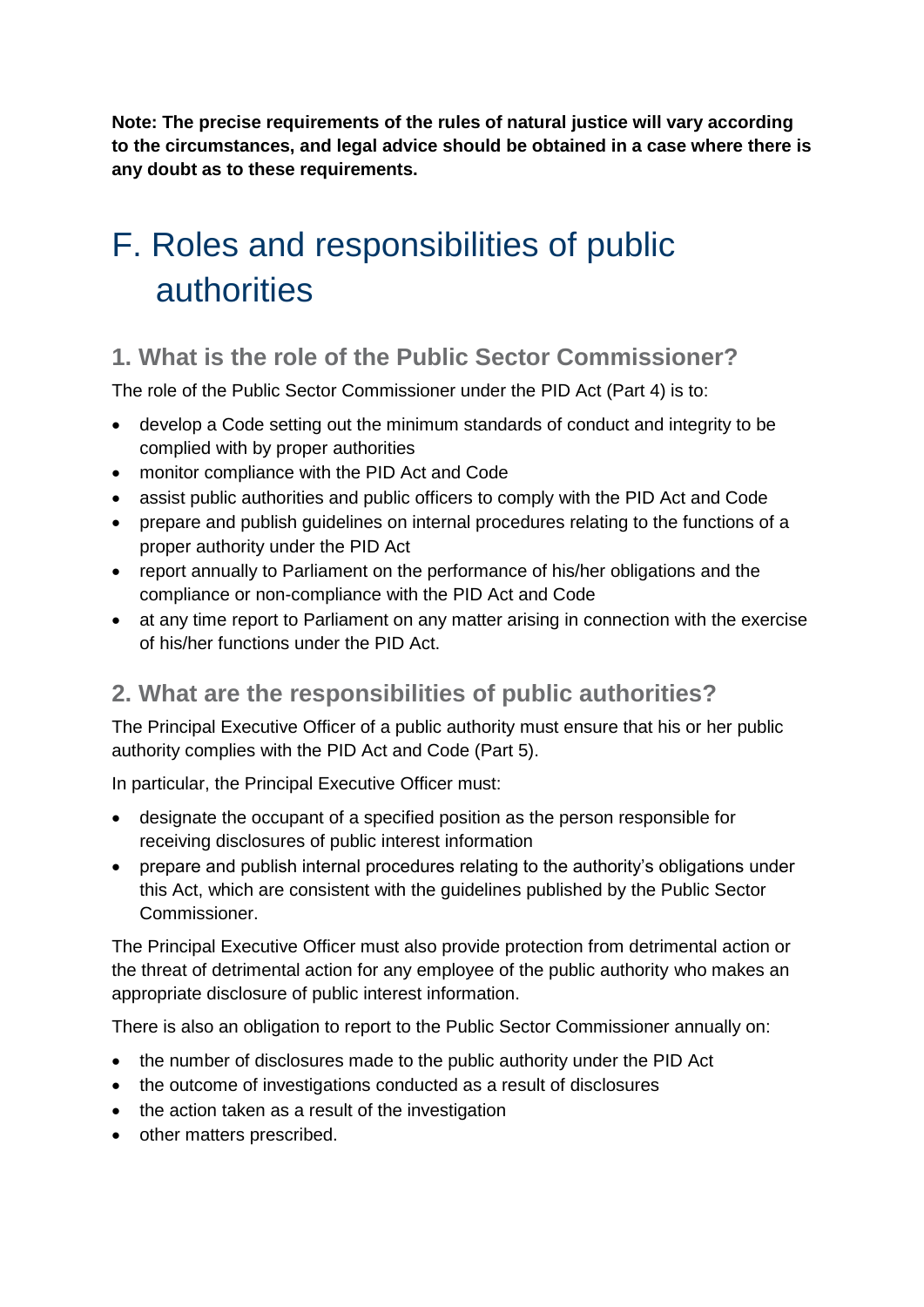In order to enable these reports to be consolidated into the Commissioner's report to Parliament, it will be necessary for the information to be provided in a common format, refer to the **Public interest disclosure register** for public authorities on the Commission's website.

### <span id="page-17-0"></span>**3. Roles and responsibilities of persons directly involved in a public interest disclosure**

In the case of a typical public interest disclosure there will be a number of people involved with different roles and responsibilities.

The main players and their principal roles and responsibilities are noted in the table below. A more detailed description of the rights and obligations of these individuals is given elsewhere in these guidelines, and reference should be made to the preceding sections, as well as this table, in determining rights and responsibilities.

| Who                                                | Role and responsibilities                                                                                                                                                                                                                                                                                                                                                                                                                                                                                                                                                                                                                                                                                            |
|----------------------------------------------------|----------------------------------------------------------------------------------------------------------------------------------------------------------------------------------------------------------------------------------------------------------------------------------------------------------------------------------------------------------------------------------------------------------------------------------------------------------------------------------------------------------------------------------------------------------------------------------------------------------------------------------------------------------------------------------------------------------------------|
| The discloser                                      | Makes an appropriate public interest disclosure<br>$\bullet$<br>Maintains confidentiality of the information disclosed and, in<br>$\bullet$<br>particular, the identity of the persons to whom the<br>information relates                                                                                                                                                                                                                                                                                                                                                                                                                                                                                            |
| The proper authority                               | Receives a public interest disclosure<br>$\bullet$<br>Considers whether an investigation is required<br>$\bullet$<br>Carries out, or causes to be carried out, any investigation<br>Maintains confidentiality of the identity of the discloser and<br>$\bullet$<br>persons subject to the disclosure, in accordance with the<br>requirements of the PID Act<br>Takes action following an investigation, where appropriate<br>٠<br>Provides appropriate reports of investigation and action<br>taken to discloser<br>Creates and maintains proper records in relation to<br>disclosure<br>Keeps statistics of disclosures made<br>٠<br>Acts in accordance with the rules of natural justice or<br>procedural fairness |
| The person about<br>whom the disclosure<br>is made | May be subject to investigation and other action if improper<br>$\bullet$<br>conduct is established<br>Maintains confidentiality of the identity of the discloser                                                                                                                                                                                                                                                                                                                                                                                                                                                                                                                                                    |

#### **Roles and responsibilities of person's directly involved in a public interest disclosure**